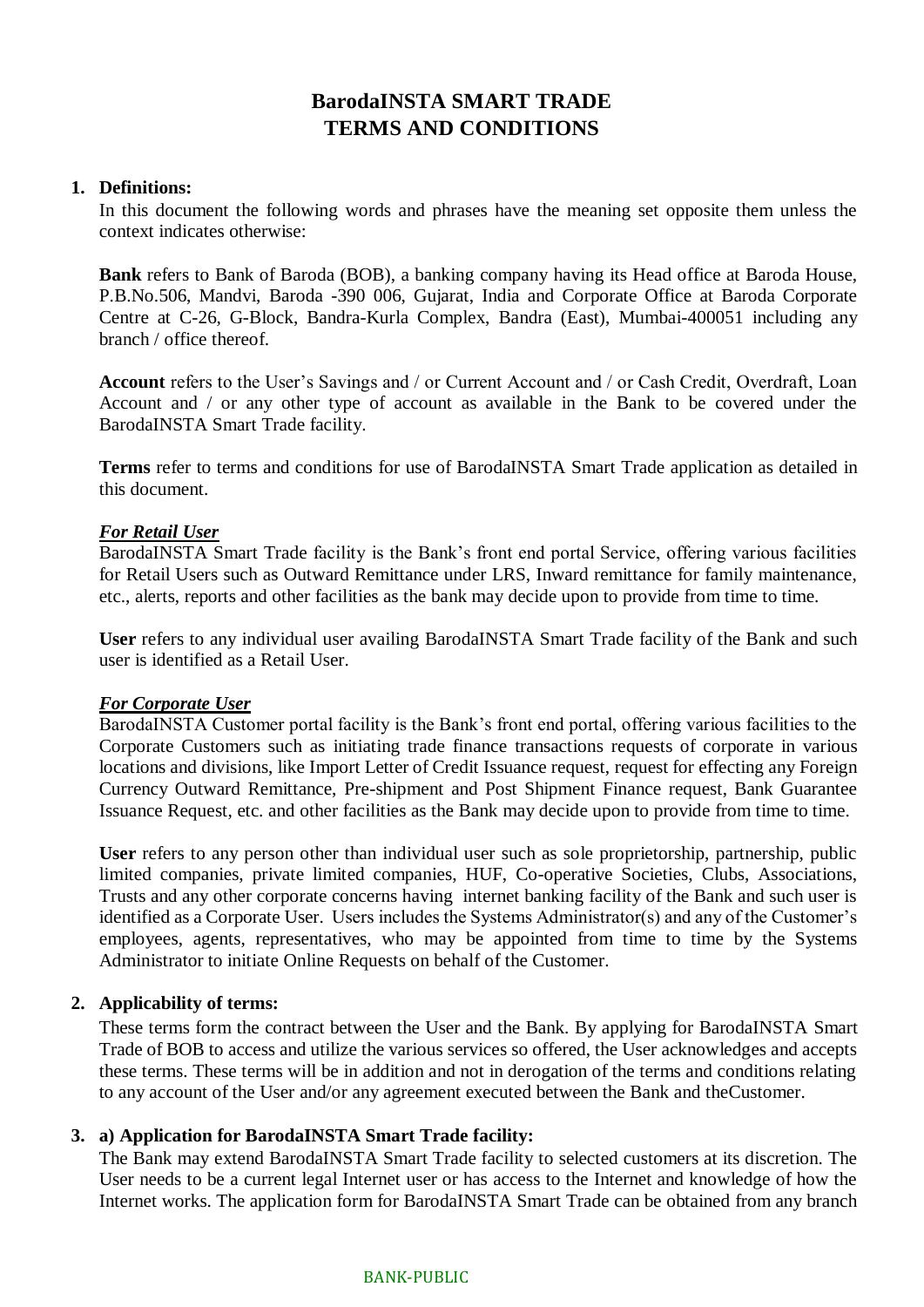of BOB or downloaded from Bank's website. The said form is to be filled up and duly signed by the User and is to be submitted to their respective BOB branch. Upon receipt of request in the bank's prescribed application form for BarodaINSTA Smart Trade facility and subject to the satisfaction of the eligibility criteria laid down by the Bank from time to time, BarodaINSTA Smart Trade access shall be provided to the User by the Bank. The User shall not attempt or permit others to attempt accessing the account information stored in the bank's computers which does not relate to his/her account and / or for illegal and / or improper purposes which, if done and proved to be so, will be liable for action under the appropriate law and withdrawal of the BarodaINSTA Smart Trade facility.

# **b) Instructions:**

Bank shall provide all instructions for operating the BarodaINSTA Smart Trade applicationto the User. The user is also responsible for the accuracy and authenticity of the instructions so provided to the Bank and the same shall be considered to be sufficient to operate the BarodaINSTA Smart Trade facility. The Bank shall not be required to independently verify the instructions and the instruction once given is effective unless countermanded by further instructions. The Bank shall have no liability if it does not or is unable to stop or prevent the implementation of the initial instructions. Where the Bank considers the instructions to be inconsistent or contradictory, it may seek clarification from the User or may act upon as it may think fit.

# **4. Software:**

The Bank will advise from time to time the Internet software such as Browsers, which are required for using BarodaINSTA Smart Trade application. There will be no obligation on the Bank to support all the versions of this Internet software. The User shall upgrade his software, hardware and the operating systems at his own cost from time to time and the Bank shall be under no obligation to support the software, hardware, operating systems of the User and that the same shall be the sole responsibility of the User.

# **5. Joint Accounts:**

BarodaINSTA Smart Trade facility can be availed by the following persons:

# *Retail Customer*

- 1. Individuals
- 2. Joint account holders with operating instructions as Self, Either or survivor,
- 3. Anyone or survivors or survivor clause

# *Corporate Customer*

- *1.* Sole Proprietor
- *2.* Corporate Bodies (Public Ltd. Co., Private Ltd. Co. etc.)
- *3.* Partnership firms
- *4.* HUF
- *5.* Trusts
- *6.* Clubs
- *7.* Association
- *8.* Co-operative Societies

# *For Retail Customer:*

• The Customer who is desirous of availing the BarodaINSTA Smart Trade facility should authorise a single signatory to act independently to operate the BarodaINSTA portal account notwithstanding the fact that the joint accounts are operated on E or S / Anyone or Survivors or survivor. The said BarodaINSTA Smart Trade user should submit necessary authority duly signed by all accountholders, who in the normal course, have to operate the accounts as per the operating instructions.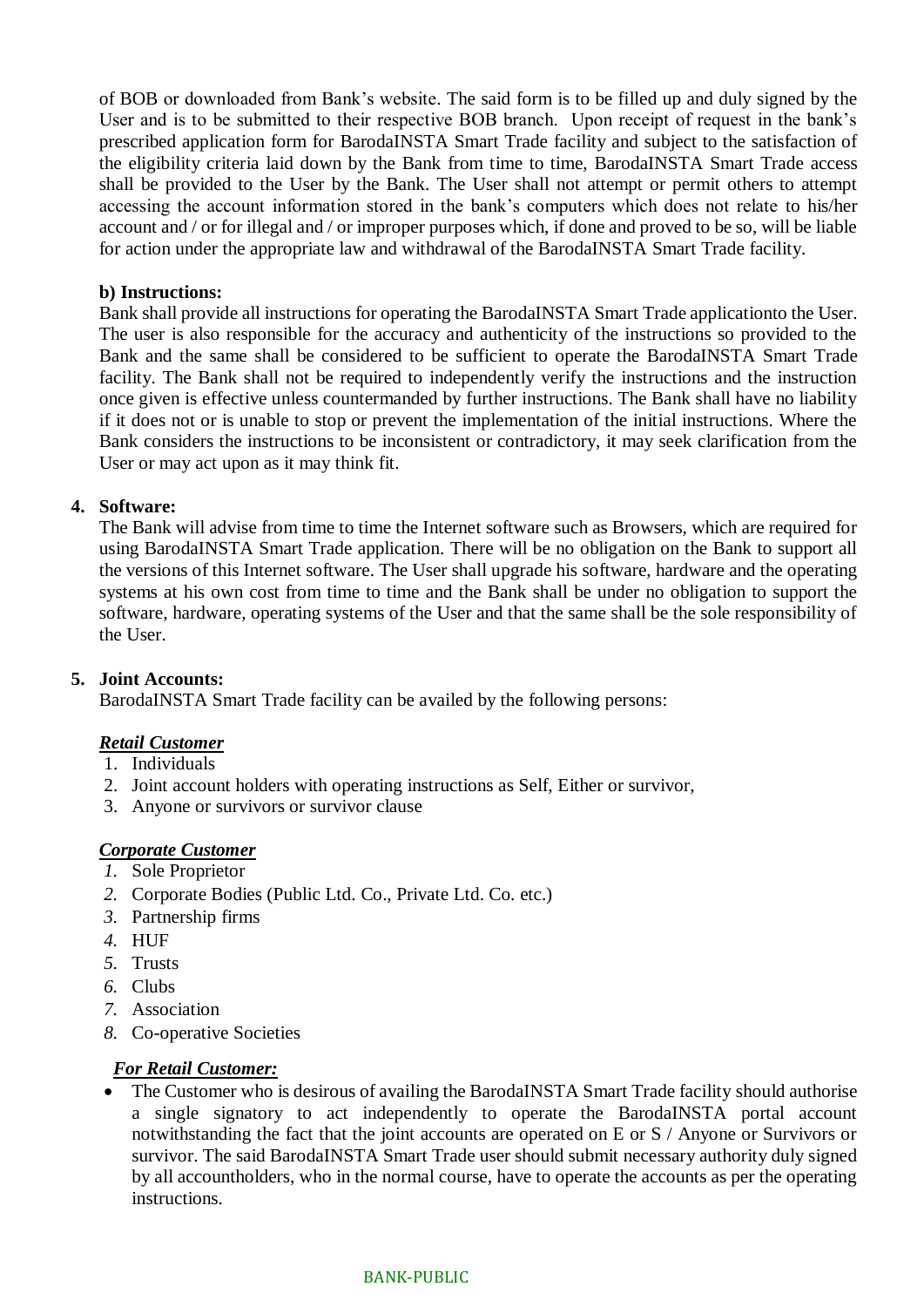# *For Corporate Customer***:**

- The Corporate Customer who intends to avail the BarodaINSTA Smart Trade facility should delegate suitable powers in the hierarchy of the Corporate to the identified persons who are given the authority for logging in the BarodaINSTA Smart Trade application of the Bank as a corporate user to view, transact and approve the transactions on BarodaINSTA Smart Trade application on behalf of the Corporate. Accordingly, the said Corporate should submit necessary authority to the Bank duly signed by the Authorised signatory along-with the workflow for the users to use the BarodaINSTA Smart Trade application on behalf of the Corporate.
- Corporate Bodies should ensure to submit the necessary special Resolution passed by the Board of Directors and should also satisfy the Bank that the said authorisation is within the parameters of law and its Memorandum & Articles of Association.
- In the case of partnership firms, joint holders and other categories, necessary Declaration in such formats as may be prescribed by the Bank should be submitted.

All transactions arising from the use of BarodaINSTA Smart Trade application in the above account shall be binding on the account holder jointly and severally. The Bank, in no way, shall be liable for any loss / damages whatsoever that may be incurred or alleged to be incurred by the said account holders in such an event.

# **6. Accounts in the names of minors:**

*For Retail User:* In case of accounts opened for and on behalf of minors, the natural guardian shall undertake to give all instructions relating to the operation of the account and further undertake not to reveal the User ID and Password to the minor, which if done so, will be at the risk and consequences of the guardian and the Bank shall not be liable for any loss on that account in case the account is operated by the minor. In such an event the transaction will be deemed to have been undertaken by the guardian.

# **7. Security:**

The Bank shall take adequate and reasonable care to ensure the security of and prevent unauthorised access to the BarodaINSTA Smart Trade application service using 128 bit Secured Socket Layer which is the highest level of security available for the internet banking services.

# **8. Password:**

The user accepts and unconditionally agrees to the following:-

- i) Upon approval of the account holder's application, the customer will be allotted a Corporate ID/User Id and password to access the BarodaINSTA Smart Trade application.
- ii) The user id and password will be sent via separate e-mails and SMS by the Bank to the registered e-mail ID and mobile number.
- iii) The password so sent is not known to anyone including the Bank staff.
- iv) On logging in BarodaINSTA Smart Trade application for the first time, the user has to compulsorily change the password assigned by the Bank through the relevant option. The user is at liberty to change the password as many times as possible at his risk and consequences. The user will be solely responsible for maintaining secrecy of the password, so changed, and the Bank shall in no way be responsible for the misuse of the said password by any person other than the authorised user.
- v) The Bank does not assume any responsibility in this behalf including against loss incurred by the user as a result of misuse / unauthorised use of user Id / password.
- vi) In case the user forgets the password, a new password may be reset using options like Forget password and answering security questions or by requesting Bank through registered e-mail or written request to reset password. Such replacements shall not be construed / deemed as the commencement of new contract. In such an event the Bank shall provide the new password within a reasonable period of time. However, till such time no transactions could be effected.

#### BANK-PUBLIC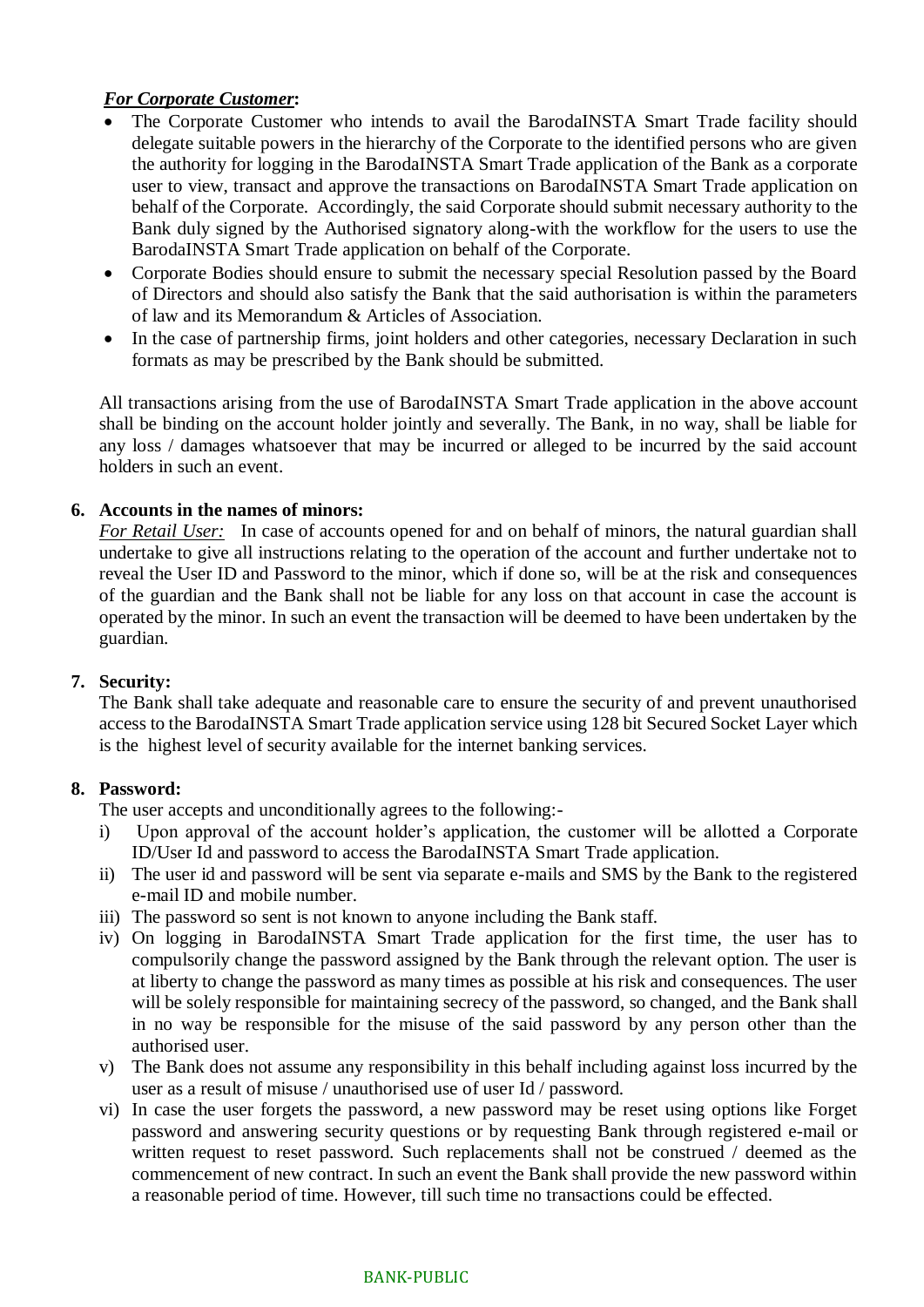# **9. Charges:**

The Bank reserves the right to charge and recover from the User charges, if any fixed, for providing any service under BarodaINSTA Smart Trade facility. The user hereby authorises the Bank to recover the service charges by debiting one of the accounts of the user to make the payment within a specified period. However, there are no charges levied to the customers for utilizing BarodaINSTA Smart Trade services at present. Charges such as processing charges on Remittances/LC & BG issuance, postages, courier charges, GST on Forex conversion etc. be borne by the Customer.

# **10. Mailing Address:**

All correspondence / delivery of any instructions by the Bank or their communication shall only be made at the normal postal address and / or e-mail address and / or mobile number as registered with the Bank. The Bank shall in no way be held responsible for non-receipt of the same.

#### **11. Transaction Processing:**

All the transactions initiated through BarodaINSTA Smart Trade will be available in portal.

In case any transactions request are received on weekly off / holiday / public holidays, they shall be effected on the immediately succeeding working day.

The user shall not hold the Bank responsible for not processing/effecting any transactions in case the Bank does not receive instructions to this effect even though the customer has forwarded the same.

# **12. Funds Transfer:**

The user shall not use or attempt to use BarodaINSTA Smart Trade for transactions without sufficient funds in his account or without a pre-existing arrangement with the Bank by way of Cash Credit/overdraft. The Bank will endeavour to effect such transactions received through BarodaINSTA Smart Trade provided there are sufficient funds available in the User's account.

The Bank shall not be liable for any omission to do trade finance transactions due to circumstances beyond the reasonable control of the Bank.

# **13. Authority to the Bank:**

BarodaINSTA Smart Trade transactions in the User's Account(s) are permitted only after authentication of the User Id and transaction Password of the User. The User grants express authority to the Bank for carrying out the banking transactions performed by him/her through BarodaINSTA Smart Trade portal. The Bank shall have no obligation to verify the authenticity of any transaction received from the User through BarodaINSTA Smart Trade portal or purporting to have been sent by the User via BarodaINSTA Smart Trade portal other than by means of verification of the User-Id and the transaction password.

Illegal or improper use of the BarodaINSTA Smart Trade facility shall render the user liable for payment of financial charges as decided by the Bank or will result in the suspension of the operations through BarodaINSTA Smart Trade.

# **14. Accuracy of Information:**

The User is responsible for the correctness of information provided to the Bank through the use of BarodaINSTA Smart Trade application or through any other means such as electronic mail or written communication. The Bank accepts no liability for the consequence arising out of erroneous information provided by the User. The user shall at periodic intervals check the status of transactions/advices, correctness of the statement and shall inform the Bank about any discrepancies that may occur. However, Bank does not accept any liability.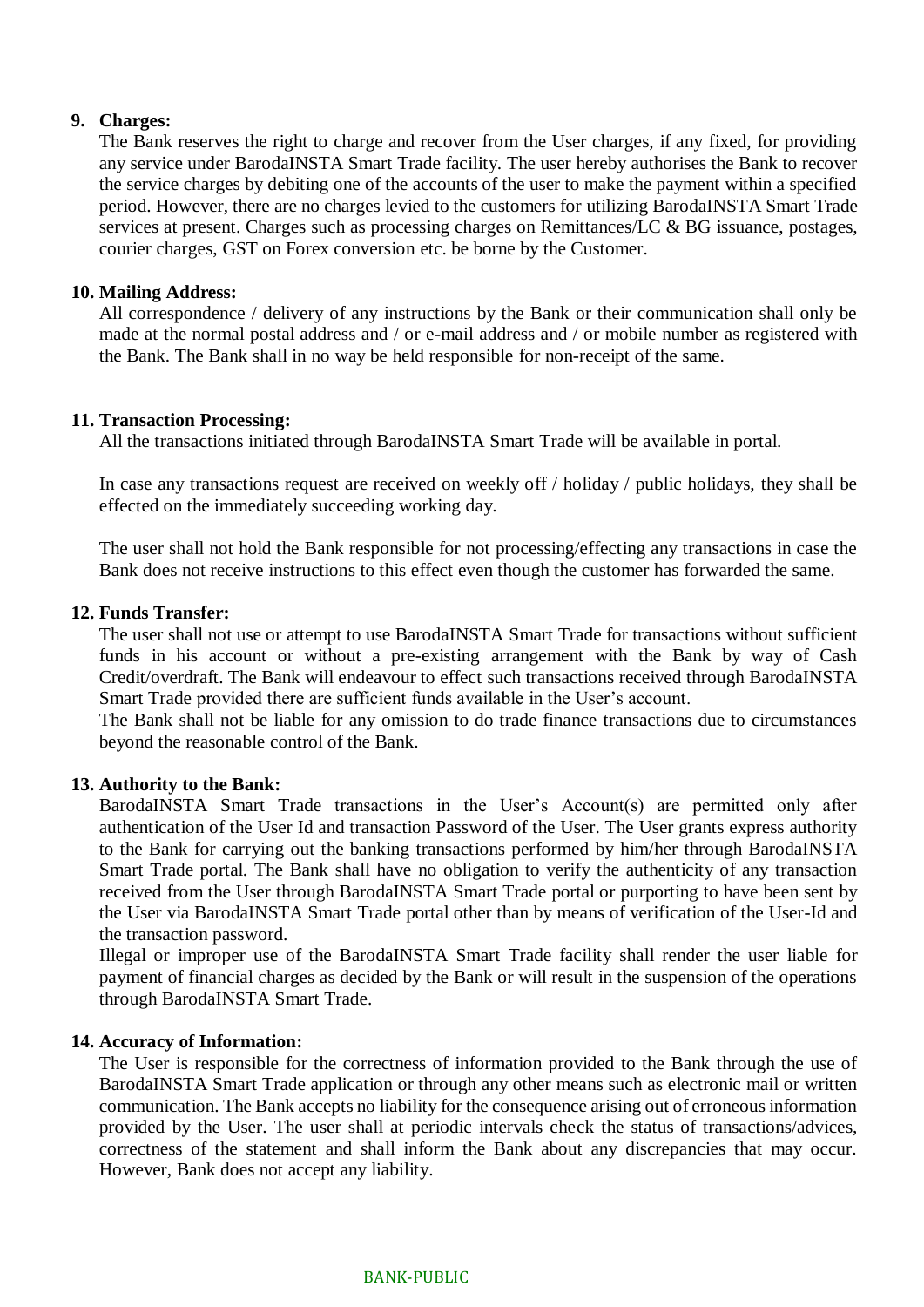# **15. Liability of the User:**

The User alone shall be liable for any loss from unauthorised transactions in the BarodaINSTA Smart Trade accounts if he has breached the terms or contributed or caused the loss by negligent actions such as the following:

Keeping a written or electronic record of BarodaINSTA Smart Trade password.

Disclosing or failing to take all reasonable steps to prevent disclosure of the BarodaINSTA Smart Trade password to anyone including any minor, Bank staff and/or failing to advise the Bank of such disclosure within reasonable time.

Not advising the Bank in a reasonable time about unauthorized access to or erroneous transactions in the BarodaINSTA Smart Trade accounts.

The Bank shall in no circumstances be held liable by the User if BarodaINSTA Smart Trade access is not available in the desired manner for reasons including but not limited to natural calamity, floods, fire and other natural disasters of any kind, legal restraints, faults in the telecommunication network or Internet or network failure, power breakdown or UPS breakdown, software or hardware failure and or error or any other reason beyond the reasonable control of the Bank. The Bank shall in no way be liable for any loss or damage that may occur due to hacking of the account by any persons other than the user, which fits in the definitions of a 'Cyber Related Crime' as accepted internationally. The Bank shall under no circumstances be liable for any damages whatsoever whether such damages are direct, indirect, incidental, consequential and irrespective of whether any claim is based on loss of revenue, investment, production, goodwill, profit, interruption of business or any other loss of any character or nature whatsoever and whether sustained by the User or any other person.

indirect, incidental, consequential and irrespective of whether any claim is based on loss of revenue, investment, production, goodwill, profit, interruption of business or any other loss of any character or nature whatsoever and whether sustained by the User or any other person.

# **16. Indemnity:**

The User shall indemnify and hold the Bank harmless against all actions, claims, demands, proceedings, losses, damages, costs, charges and expenses whatsoever which the Bank may at any time incur, sustain, suffer or be put to as a consequence of or by reason of arising out of providing BarodaINSTA Smart Trade facility or by reason of the Bank in good faith taking or refusing to take or omitting to take action on any instruction given by the User.

# **17. Disclosure of Personal Information:**

The User agrees that the Bank may hold and process his Personal Information on computer or otherwise in connection with BarodaINSTA Smart Trade services as well as for statistical analysis and credit scoring. The User also agrees that the Bank may disclose, in strict confidence, to other institutions, such Personal Information as may be reasonably necessary for reasons inclusive of, but not limited to, the following:

- participation in any telecommunication or electronic clearing network
- compliance with a legal directive
- credit rating by recognized credit rating / scoring agencies
- fraud prevention purposes.

# **18. Bank's Lien:**

The Bank shall have the right of set-off and lien, irrespective of any other lien or charge, present as well as future on the deposits held in the User's accounts whether in single name or joint name(s), to the extent of all outstanding dues, whatsoever, arising as a result of the BarodaINSTA Smart Trade service extended to and/or used by the User.

#### BANK-PUBLIC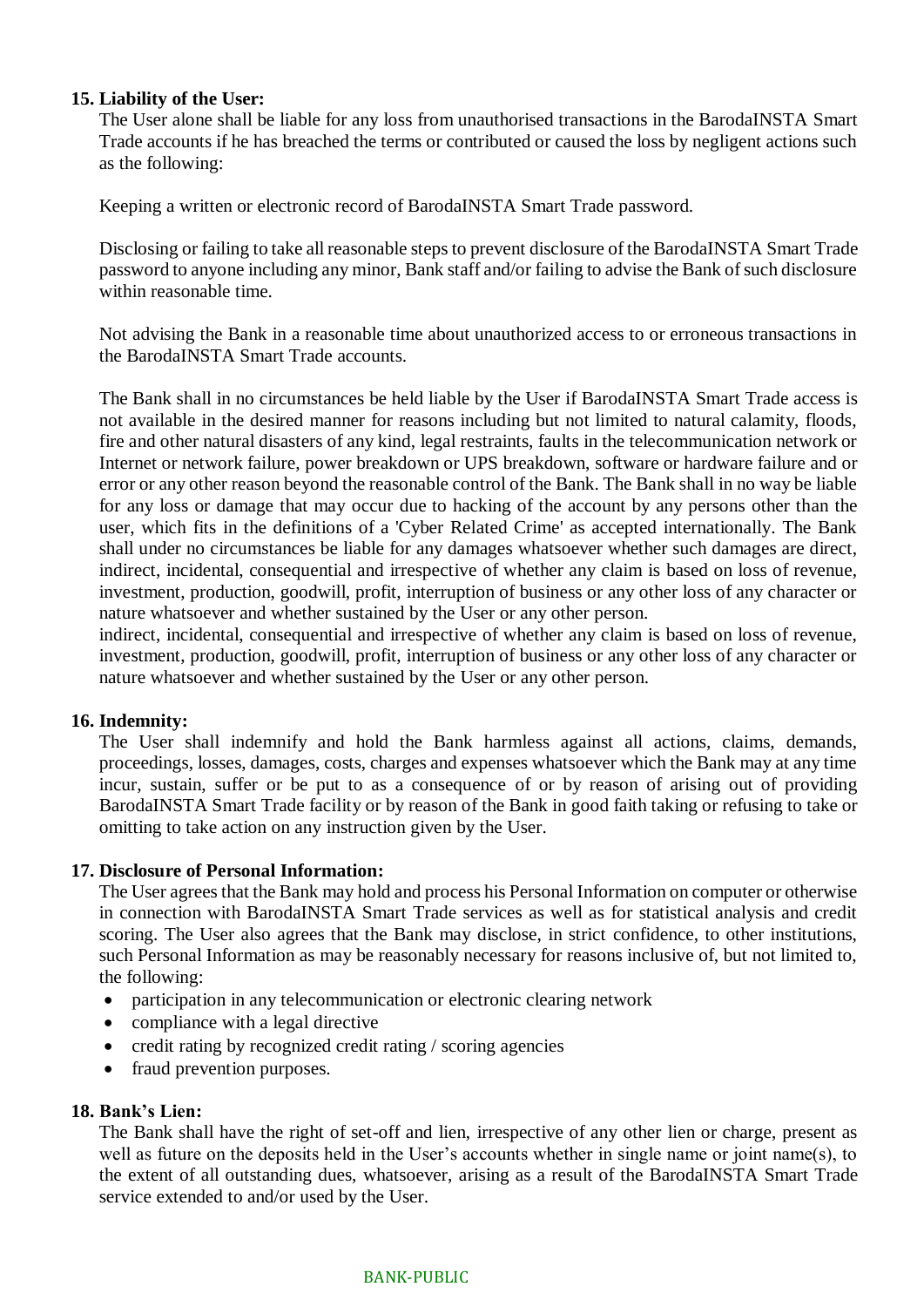# **19. Proprietary Rights:**

The User acknowledges that the software underlying the BarodaINSTA Smart Trade service as well as other Internet related software which are required for accessing BarodaINSTA Smart Trade application are the legal property of the respective vendors. The permission given by the Bank to access BarodaINSTA Smart Trade application will not convey or confer any proprietory or ownership rights in the above software. The user shall in no way try to alter / tamper or experiment with the said program. Any breach on the part of the user will be dealt under the appropriate law and user shall be liable for damages that may be incurred by the Bank.

The User shall not attempt to modify, translate, disassemble, decompile or reverse engineer the software underlying BarodaINSTA Smart Trade or create any derivative product based on the software.

# **20. Changes of Terms & Conditions:**

The bank has the absolute discretion to amend or supplement any of the Terms at any time without prior notice to each user about the same. The changes so made will be available on the website of the bank which the customers are requested to refer to from time to time. Proposed and existing users to the services are advised to confirm themselves about the terms and conditions contained therein to take note of any changes, modifications and/or amendments which may be made to the scheme from time to time by the Bank. The bank may introduce new services within BarodaINSTA Smart Trade from time to time. The existence and availability of the new functions will be displayed on the bank's website along with the revised/changed terms and conditions applicable to such other BarodaINSTA Smart Trade services. By using the services, it is deemed that the User agrees to be bound by the terms and conditions applicable.

### **21. Non-Transferability:**

The grant of facility of BarodaINSTA Smart Trade to a User is not transferable under any circumstance and shall be used only by the User who will be responsible for all the consequences thereof.

# **22. Cancellation/Termination of BarodaINSTA Smart Trade:**

The User may request for cancellation of the BarodaINSTA Smart Trade facility any time by giving a reasonable notice to the Bank. The User will remain responsible for any transactions made in his accounts through BarodaINSTA Smart Trade application prior to the time of such cancellation of the BarodaINSTA Smart Trade service as informed by Bank after accepting such request. The Bank may withdraw the BarodaINSTA Smart Trade facility anytime provided the User is given reasonable notice. The closure of all Accounts of the User will automatically terminate the BarodaINSTA Smart Trade service. The Bank may suspend or terminate BarodaINSTA Smart Trade facilities without prior notice if the User has committed breach of these terms and conditions or the Bank learns of the death, bankruptcy or legal incapacity of the User.

# **23. Notices:**

The Bank and the User may give notices under these Terms and Conditions:

- Electronically to the mailbox of either party. Such notices will be regarded as being in writing.
- In writing by delivering them by hand or by sending them by post to the last address given by the **User**

In addition, the Bank may also publish notices of general nature, which are applicable to all Users of BarodaINSTA Smart Trade on its web site. Such notices will have the same effect as a notice served individually to each User and or that of a notice published in a newspaper of print media.

#### BANK-PUBLIC